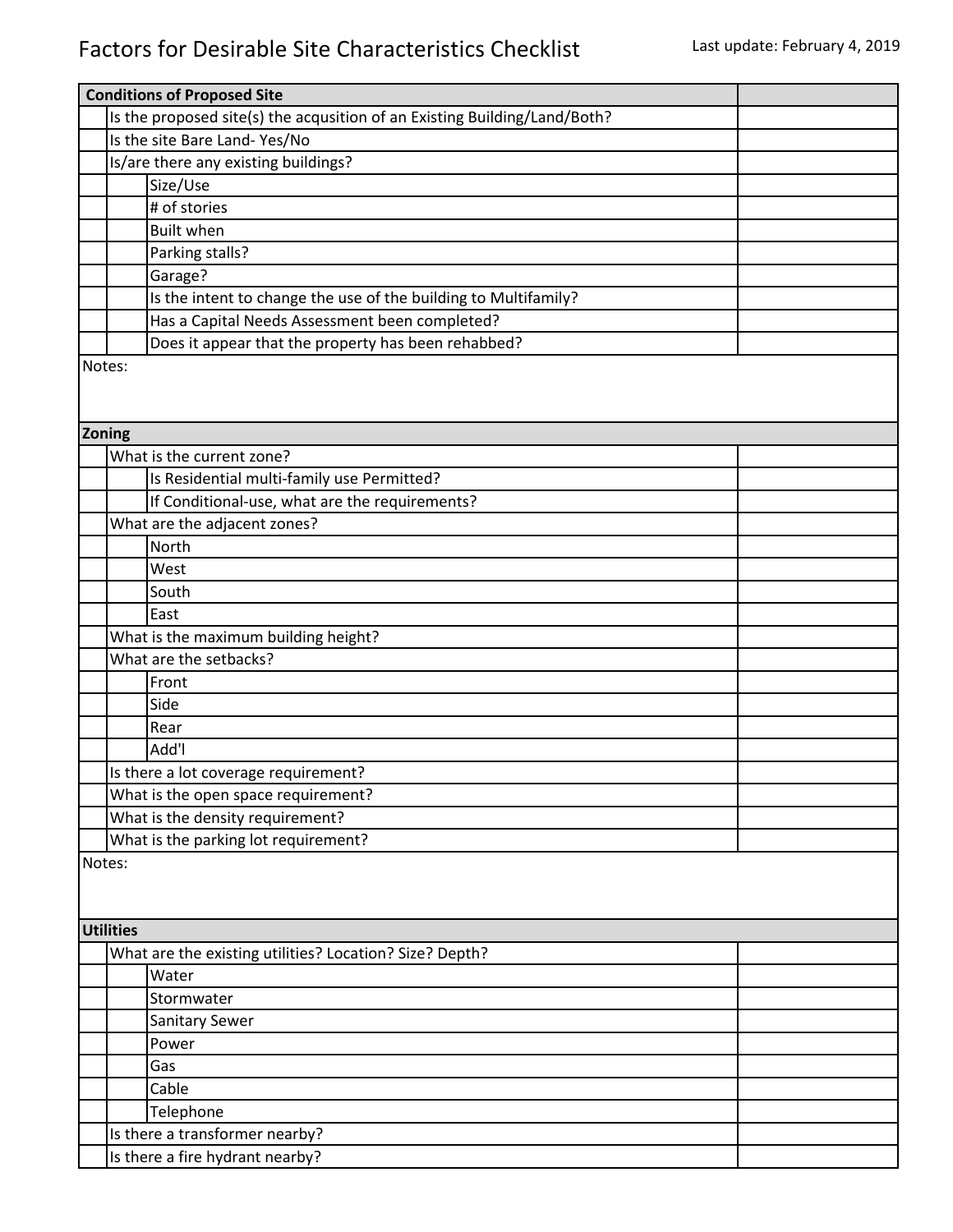|               | Are there any utility easements on the site? Location? Width/Length?                      |  |  |  |  |  |
|---------------|-------------------------------------------------------------------------------------------|--|--|--|--|--|
| Notes:        |                                                                                           |  |  |  |  |  |
|               |                                                                                           |  |  |  |  |  |
|               |                                                                                           |  |  |  |  |  |
| <b>Access</b> |                                                                                           |  |  |  |  |  |
|               | Is/Are there any existing access to this site?                                            |  |  |  |  |  |
|               | Is the existing access paved? Type?                                                       |  |  |  |  |  |
|               | Is there a curbcut/apron?                                                                 |  |  |  |  |  |
|               | Is the existing access accessible?                                                        |  |  |  |  |  |
|               | If new access is required, can it be accessible?                                          |  |  |  |  |  |
|               | Will the new access need connection to ODOT owned road?                                   |  |  |  |  |  |
|               | Will it be difficult to make a left turn @ this new access?                               |  |  |  |  |  |
|               | How far is the nearest stoplight/stop sign?                                               |  |  |  |  |  |
|               | Is it possible to fit (2) access points from this site?                                   |  |  |  |  |  |
|               | Does the existing right-of-way meet City standards?                                       |  |  |  |  |  |
|               | Is there an existing sidewalk? How wide?<br>Is there an existing planter strip? How wide? |  |  |  |  |  |
|               | Is there an existing bike lane? How side?                                                 |  |  |  |  |  |
| Notes:        |                                                                                           |  |  |  |  |  |
|               |                                                                                           |  |  |  |  |  |
|               |                                                                                           |  |  |  |  |  |
|               | <b>Topography</b>                                                                         |  |  |  |  |  |
|               | Is the site flat? Slope?                                                                  |  |  |  |  |  |
|               | What is the approx %/grade of the slope?                                                  |  |  |  |  |  |
|               | Are the adjacent sites developed even if there's a slope?                                 |  |  |  |  |  |
|               | Will the site accommodate accessibility?                                                  |  |  |  |  |  |
|               | Does it look as though the ground is sloughing off?                                       |  |  |  |  |  |
|               | Does the site have views?                                                                 |  |  |  |  |  |
|               | Which direction                                                                           |  |  |  |  |  |
|               | What is the view of?                                                                      |  |  |  |  |  |
|               | Will the new development affect views of adjacent and nearby properties?                  |  |  |  |  |  |
| Notes:        |                                                                                           |  |  |  |  |  |
|               |                                                                                           |  |  |  |  |  |
|               |                                                                                           |  |  |  |  |  |
|               | Environmental                                                                             |  |  |  |  |  |
|               | Is this site in a floodplain? Which Category?                                             |  |  |  |  |  |
|               | Has a Phase I site assessment been completed?                                             |  |  |  |  |  |
|               | Were there any findings and has a Phase II been recommended?                              |  |  |  |  |  |
|               | Is/are there any underground/above ground fuel tank?                                      |  |  |  |  |  |
|               | If fuel tanks exist, are they registered with DEQ?                                        |  |  |  |  |  |
|               | Are there drywells?                                                                       |  |  |  |  |  |
|               | If drywells exist, are they registered with DEQ?                                          |  |  |  |  |  |
|               | Has an archaelogical site assessment been completed/been required?                        |  |  |  |  |  |
|               | Are there birds nests observed on the property?                                           |  |  |  |  |  |
|               | Is this site located near an airport? How far?                                            |  |  |  |  |  |
|               | Is this site located near a cemetery? How far?                                            |  |  |  |  |  |
|               | Is this site located near a railroad? How far? And how often does the line run?           |  |  |  |  |  |
|               | Is this site located next to a major road that will require noise mitigation?             |  |  |  |  |  |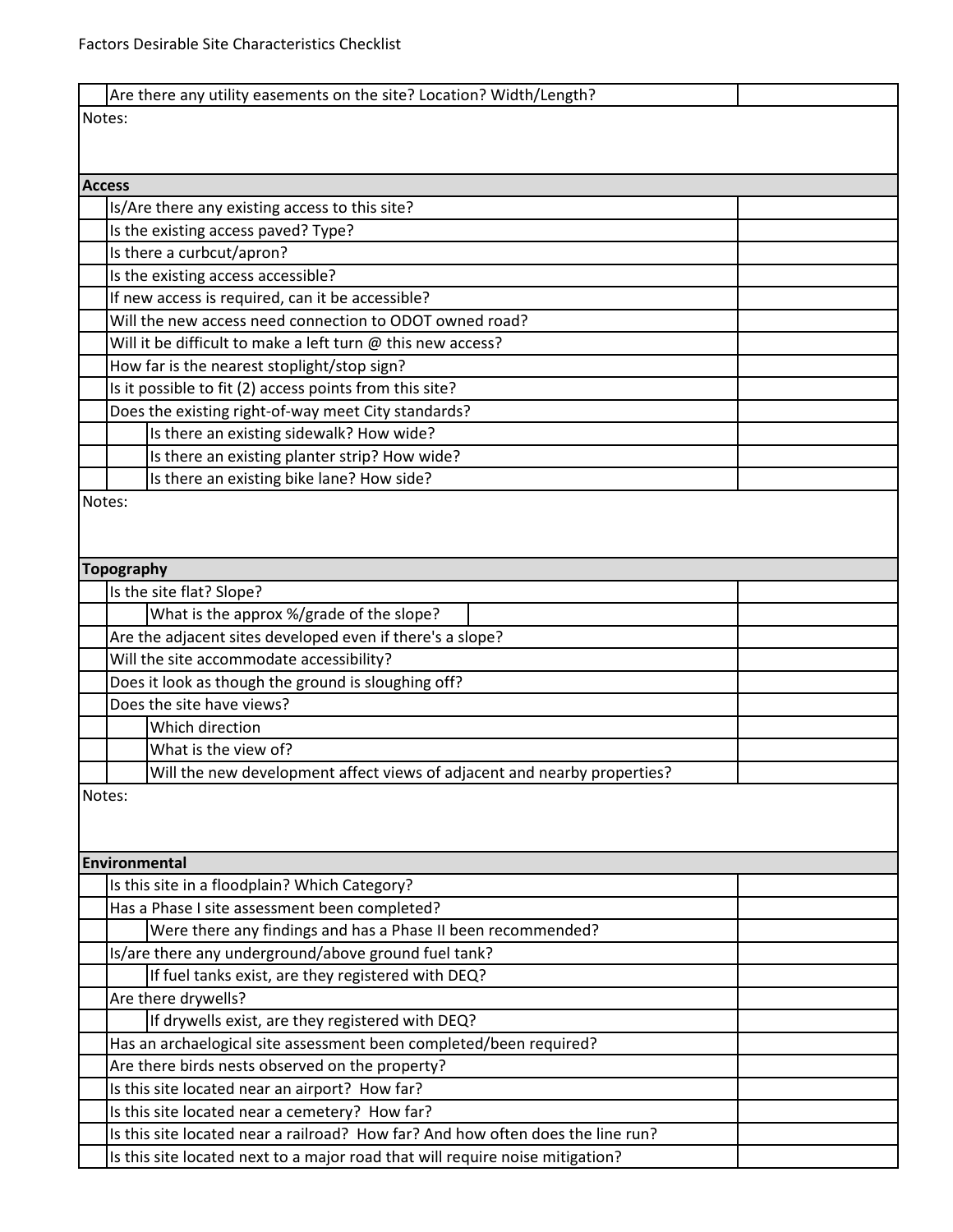|        | Is the site located near a commercial laundromat? |  |  |  |  |  |
|--------|---------------------------------------------------|--|--|--|--|--|
|        | If so, how far?                                   |  |  |  |  |  |
|        | Is the site located near a farm/nursery?          |  |  |  |  |  |
| Notes: |                                                   |  |  |  |  |  |
|        |                                                   |  |  |  |  |  |
|        |                                                   |  |  |  |  |  |